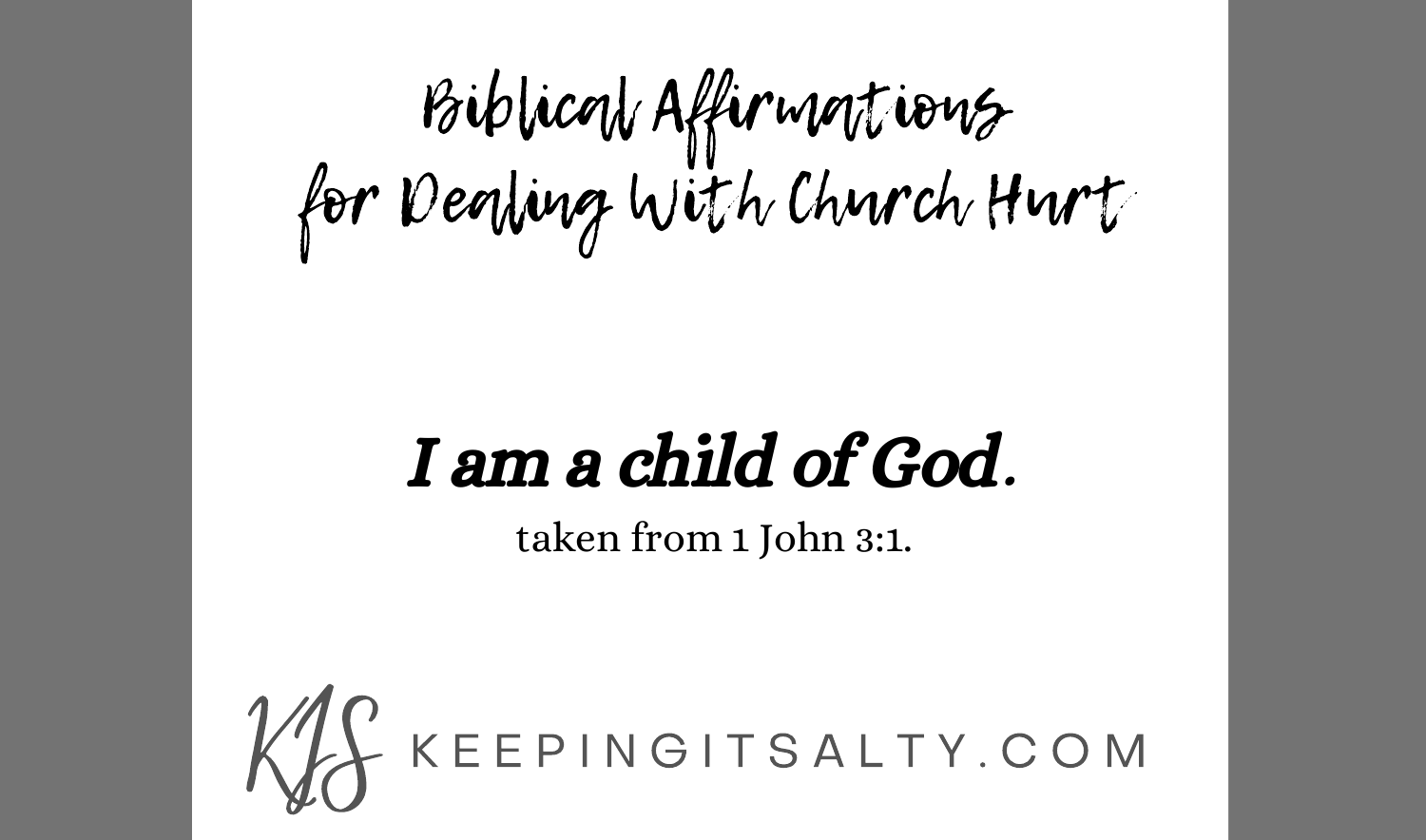Biblical Affirmations for Dealing With Church Hurt

#### God has a purpose for me.

taken from Jeremiah 29:11.

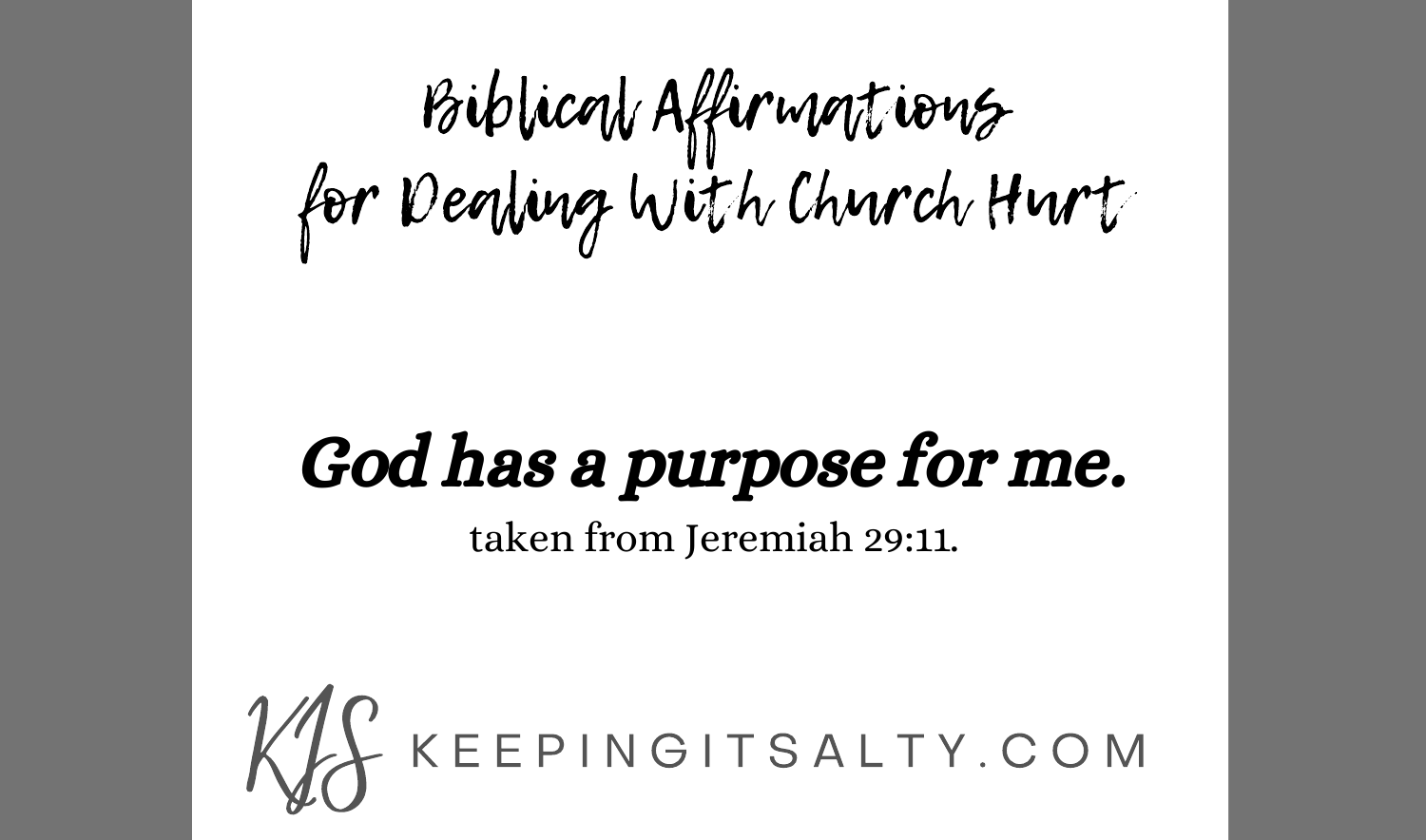Biblical Affirmations for Dealing With Church Hurt

#### I can do anything with God.

taken from Philippians 4:13.

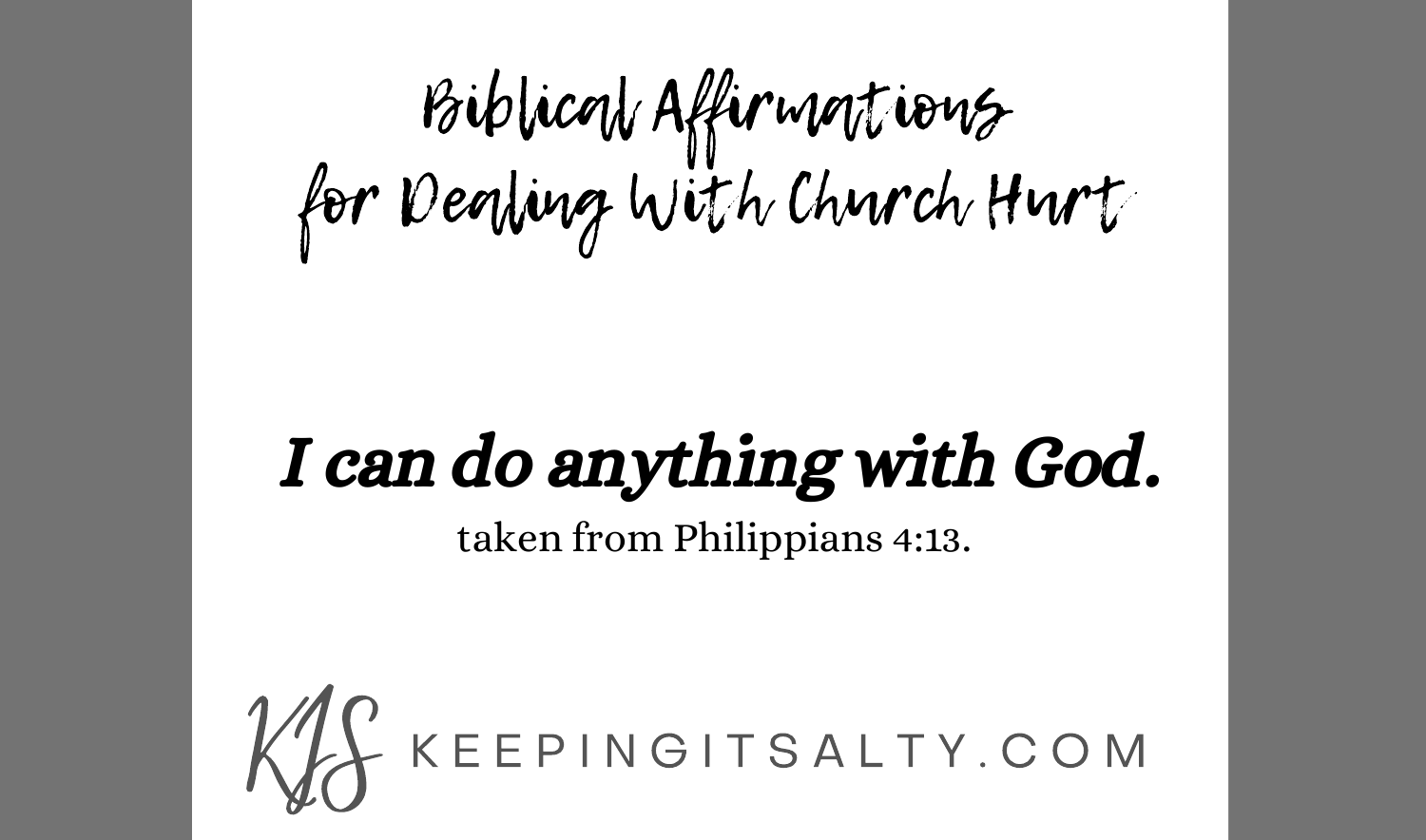Biblical Affirmations for Dealing With Church Hurt

#### I am deeply loved by God.

taken from Song of Solomon 2:16.

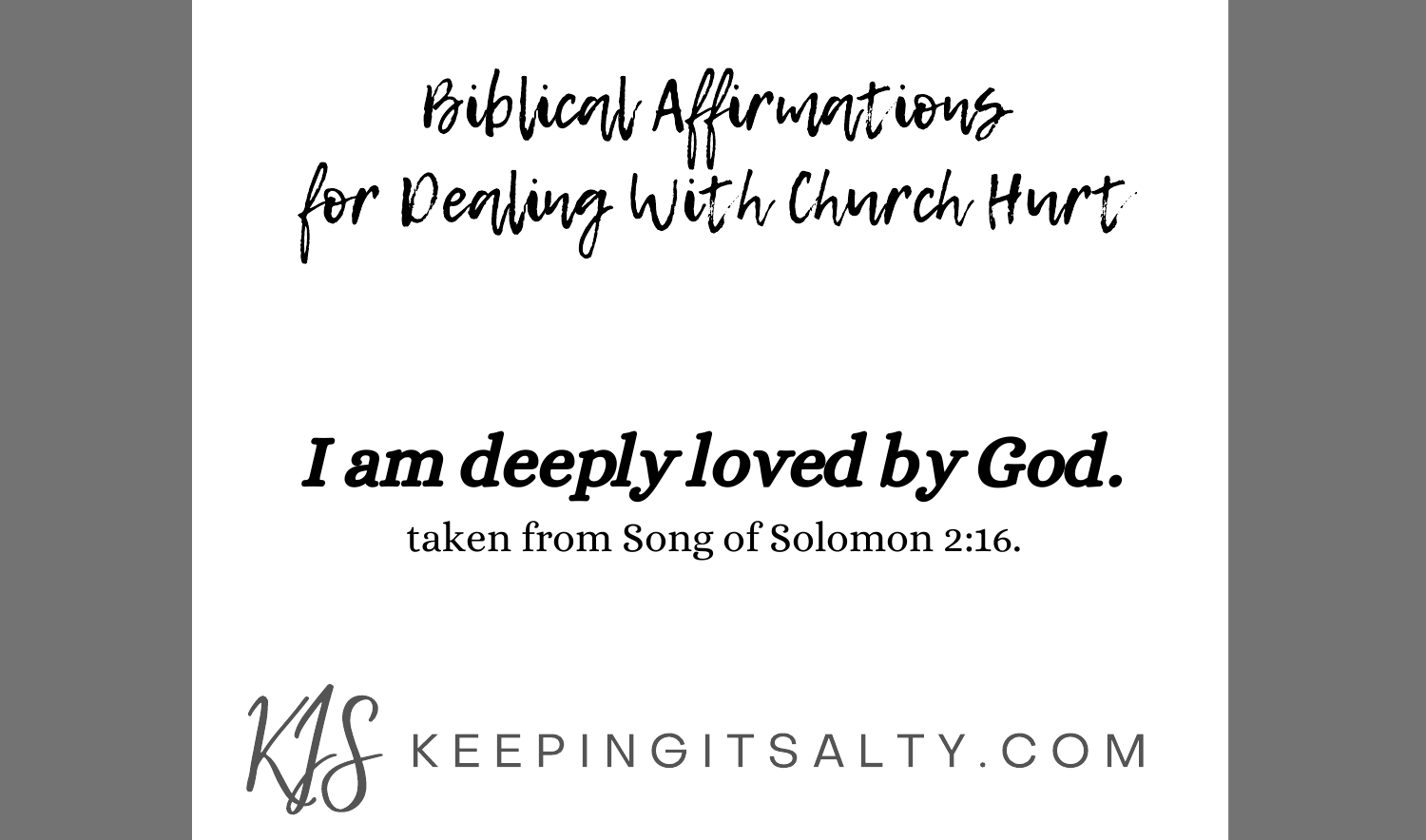Biblical Affirmations for Dealing With Church Hurt

## My past does not define me.

taken from 2 Corinthians 5:17.

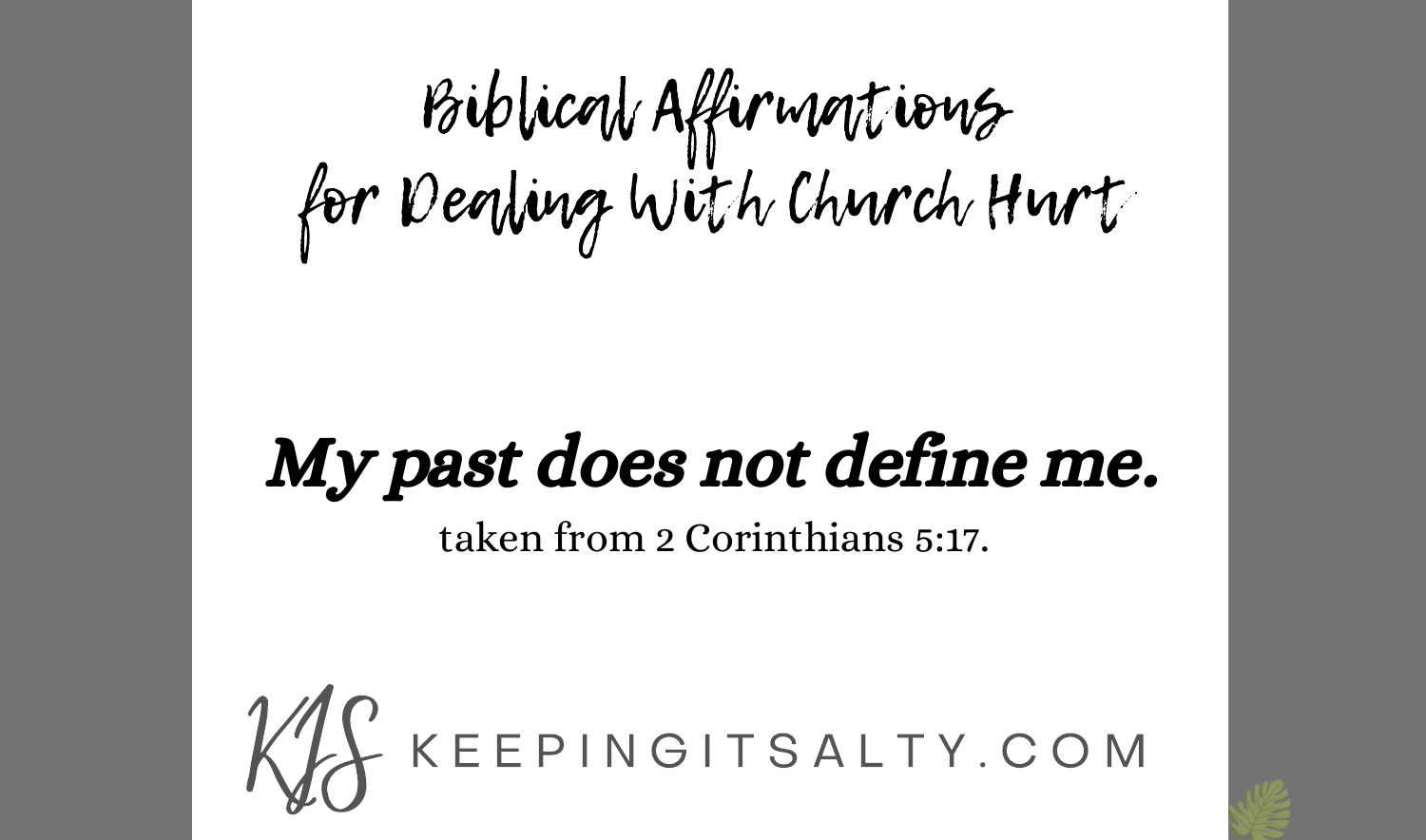Biblical Affirmations for Dealing With Church Hurt

## God has called me to be bold and courageous.

taken from Joshua 1:9.

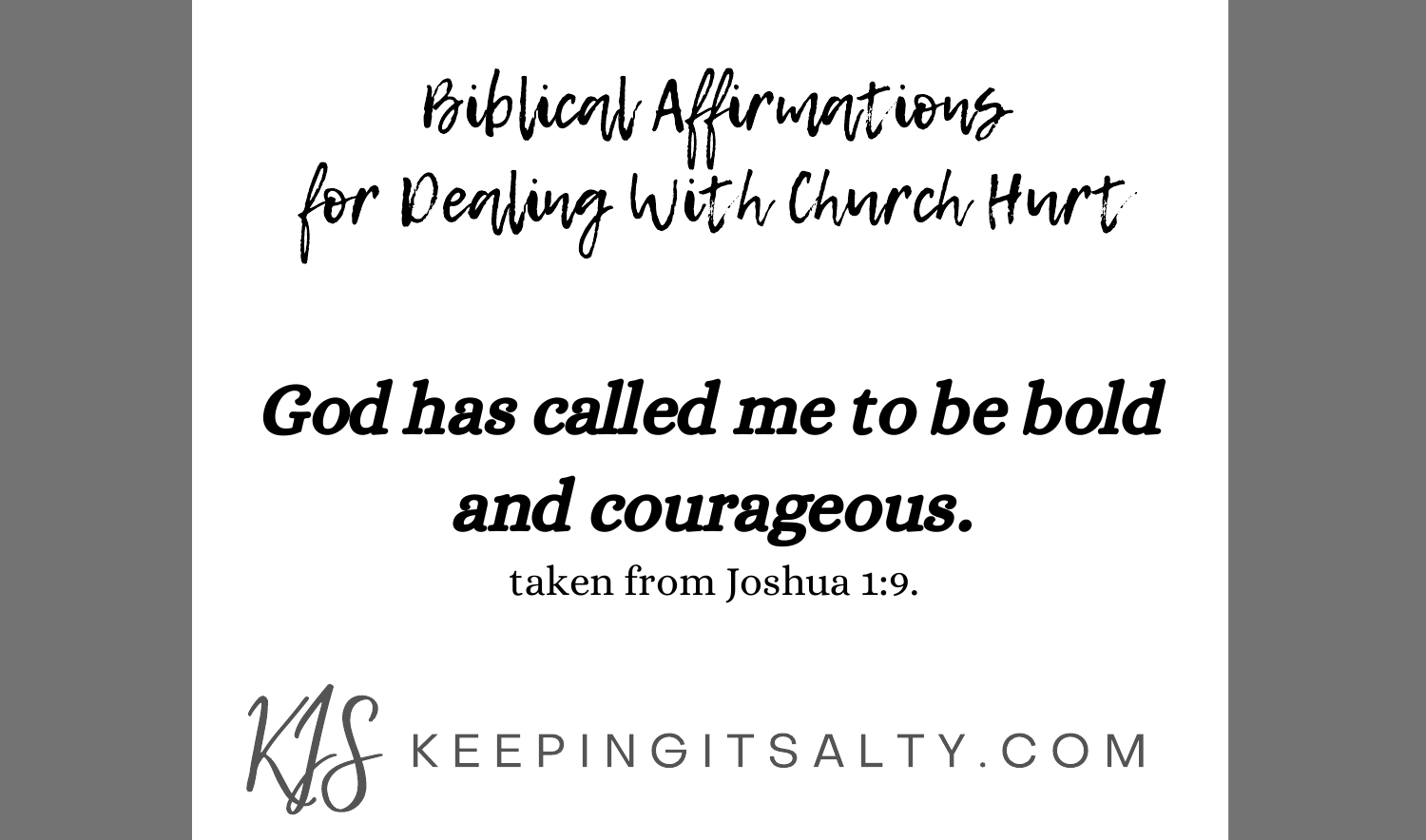Biblical Affirmations for Dealing With Church Hurt

# God will use everything I'm going through for my good.

taken from Romans 8:28.

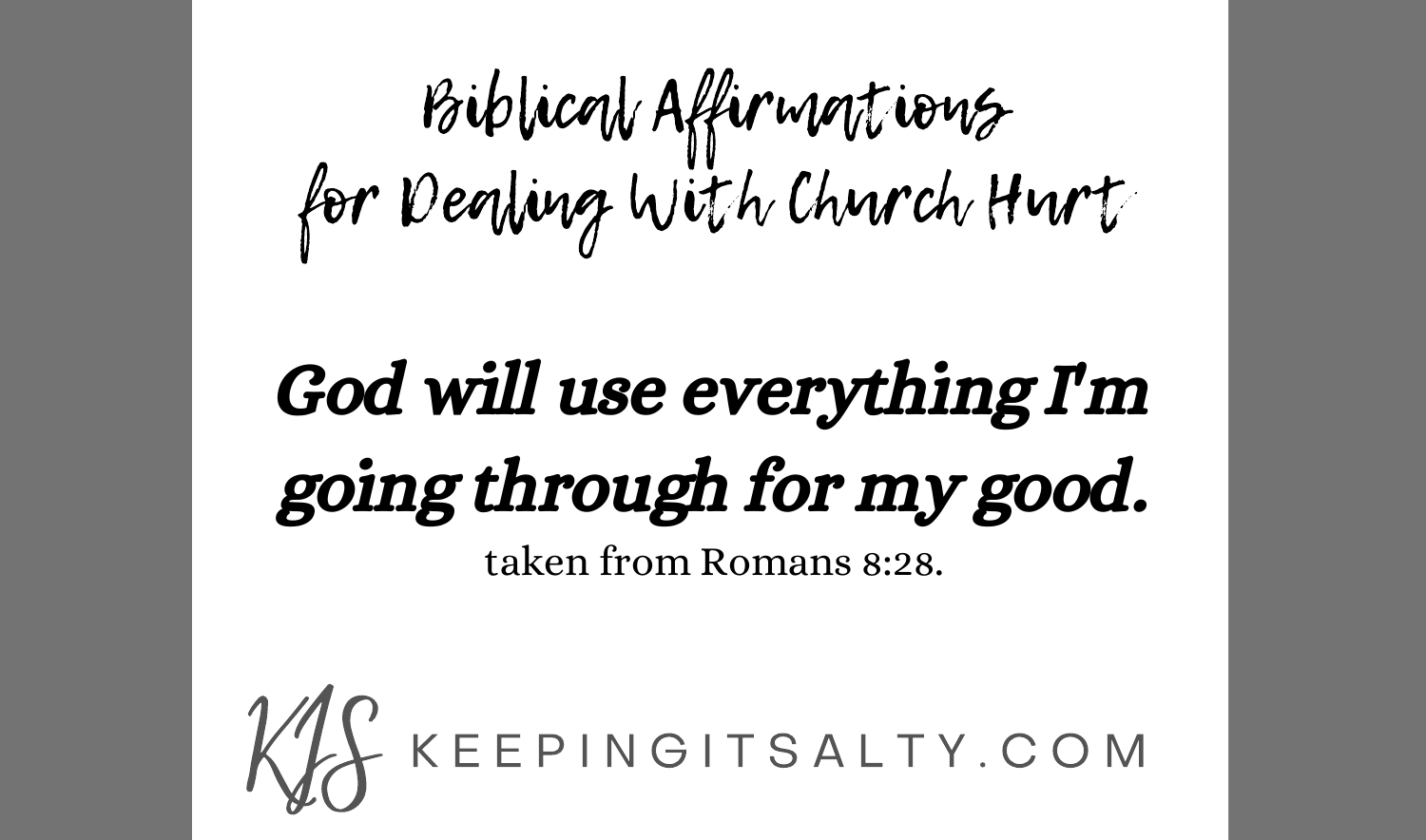## Biblical Affirmations for Dealing With Church Hurt

#### God is making me a better, more compassionate and stronger person through these painful situations.



taken from Isaiah 48:10 .<br>KYS KEEP I N G I T S A L T Y . C O M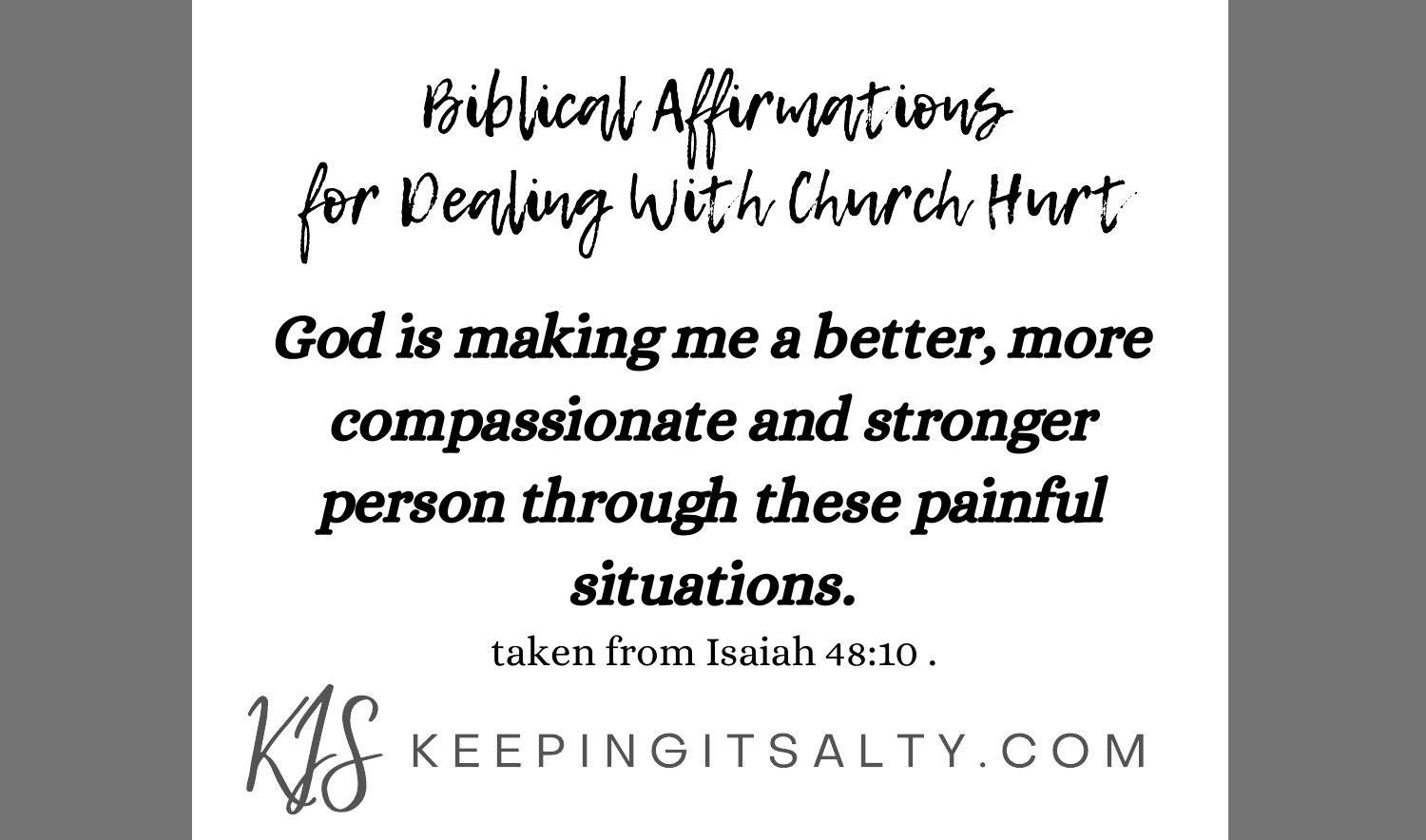Biblical Affirmations for Dealing With Church Hurt

## I am blessed for my suffering and will be comforted for it.

taken from Matthew 5:4.

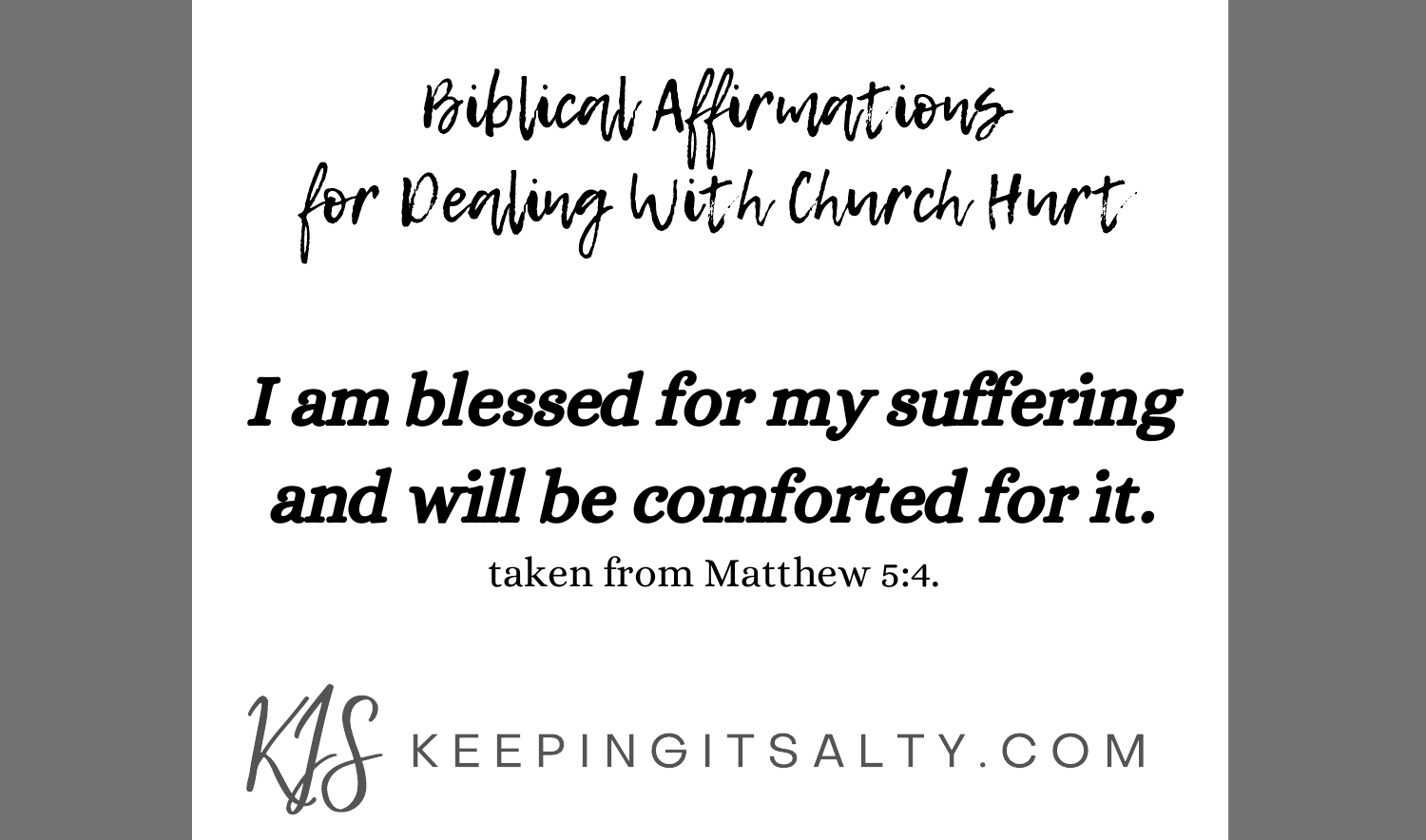Biblical Affirmations for Dealing With Church Hurt

## My sadness is temporary. I will be joyful again.

taken from Ecclesiastes 3:1-8.

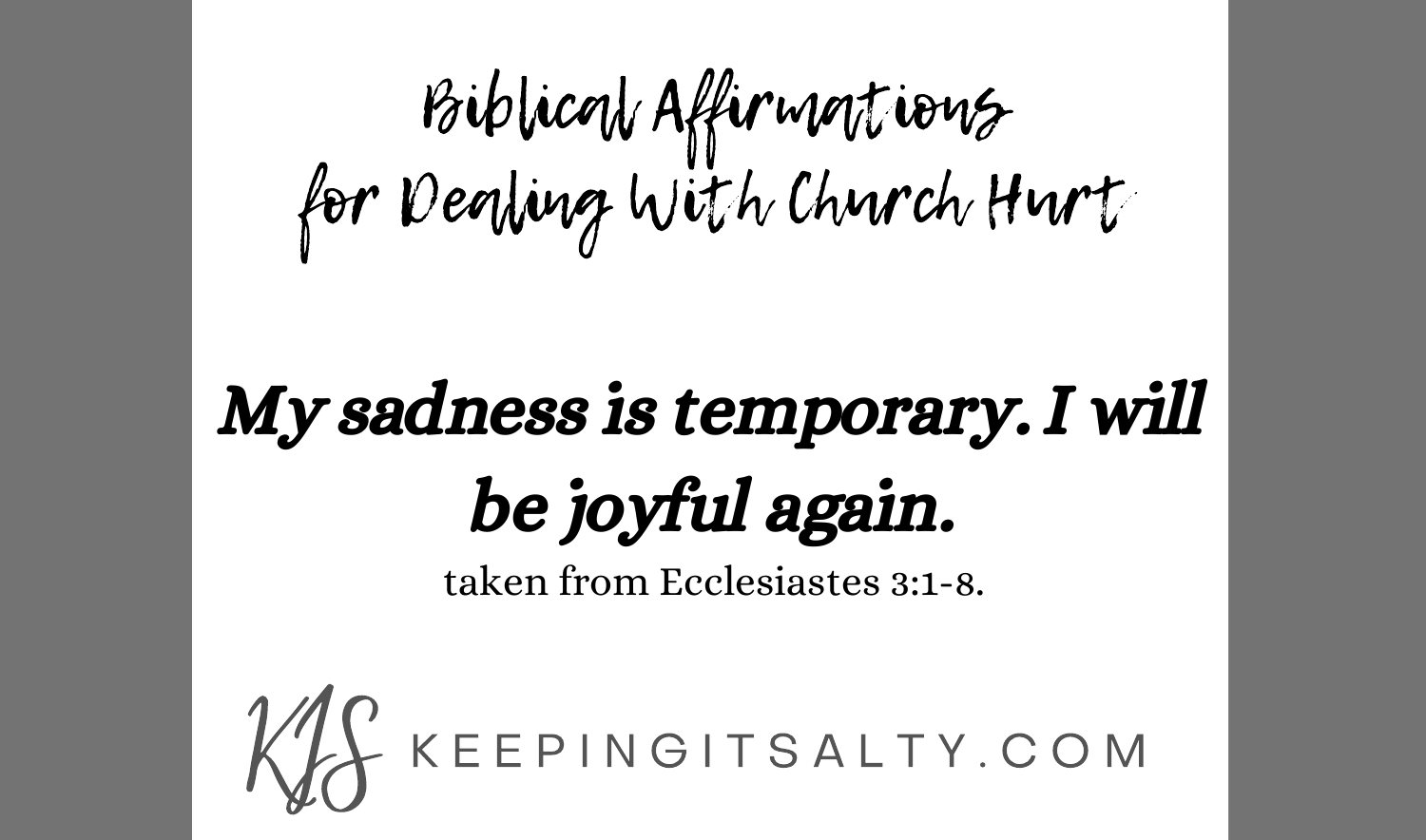Biblical Affirmations for Dealing With Church Hurt

## God will complete His purpose for my life.

taken from Philippians 1:6 .

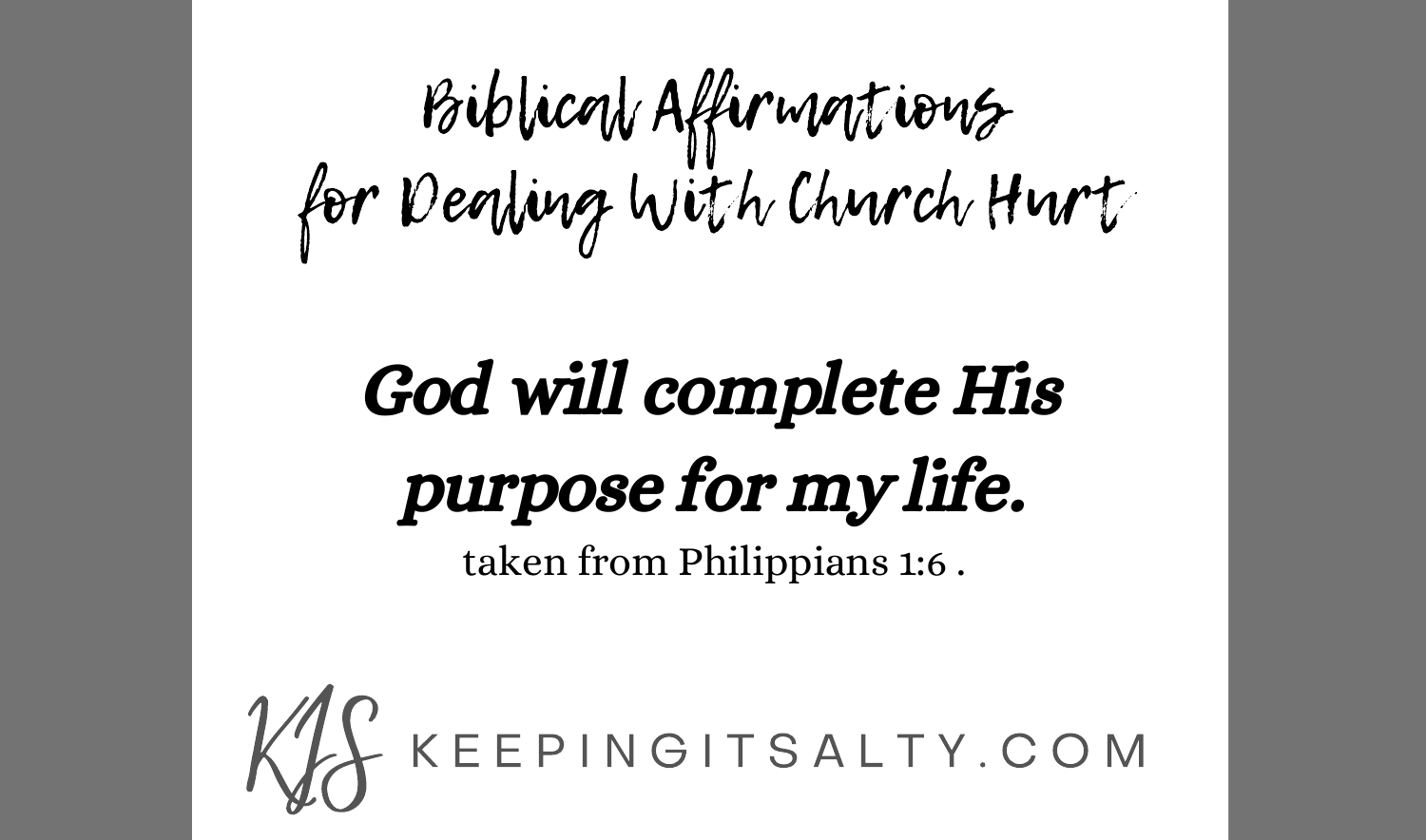Biblical Affirmations for Dealing With Church Hurt

# If I trust in God and not myself, He will get me where I need to go. taken from Proverbs 3:5-6.<br>KYS KEEP I N G I T S A L T Y . C O M

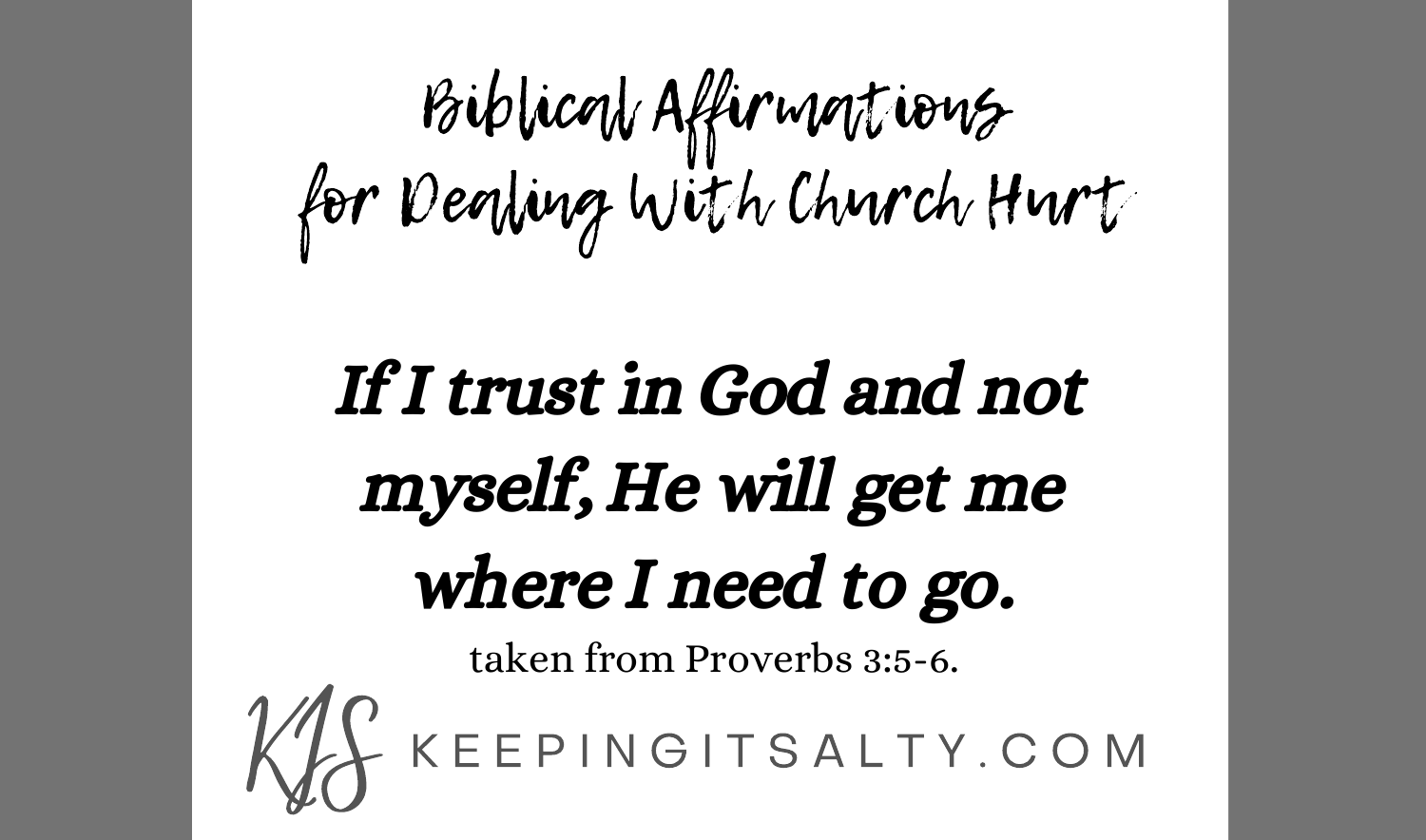Biblical Affirmations for Dealing With Church Hurt

## God's love and compassion for me never end.

taken from Lamentations 3:21-23.

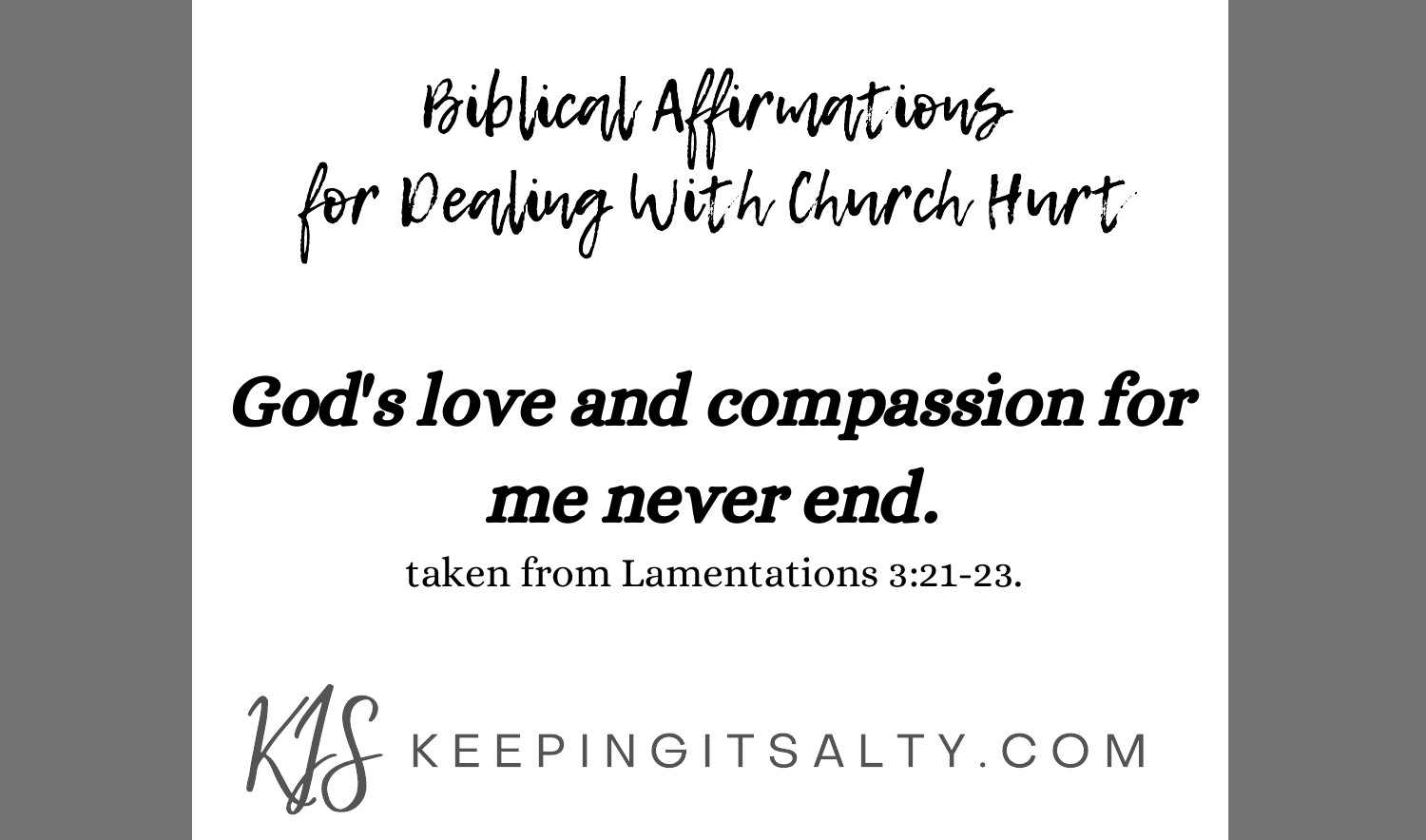Biblical Affirmations for Dealing With Church Hurt

#### My treasure is in Heaven, where nothing can destroy it. taken from 2 Corinthians 4:17-18.

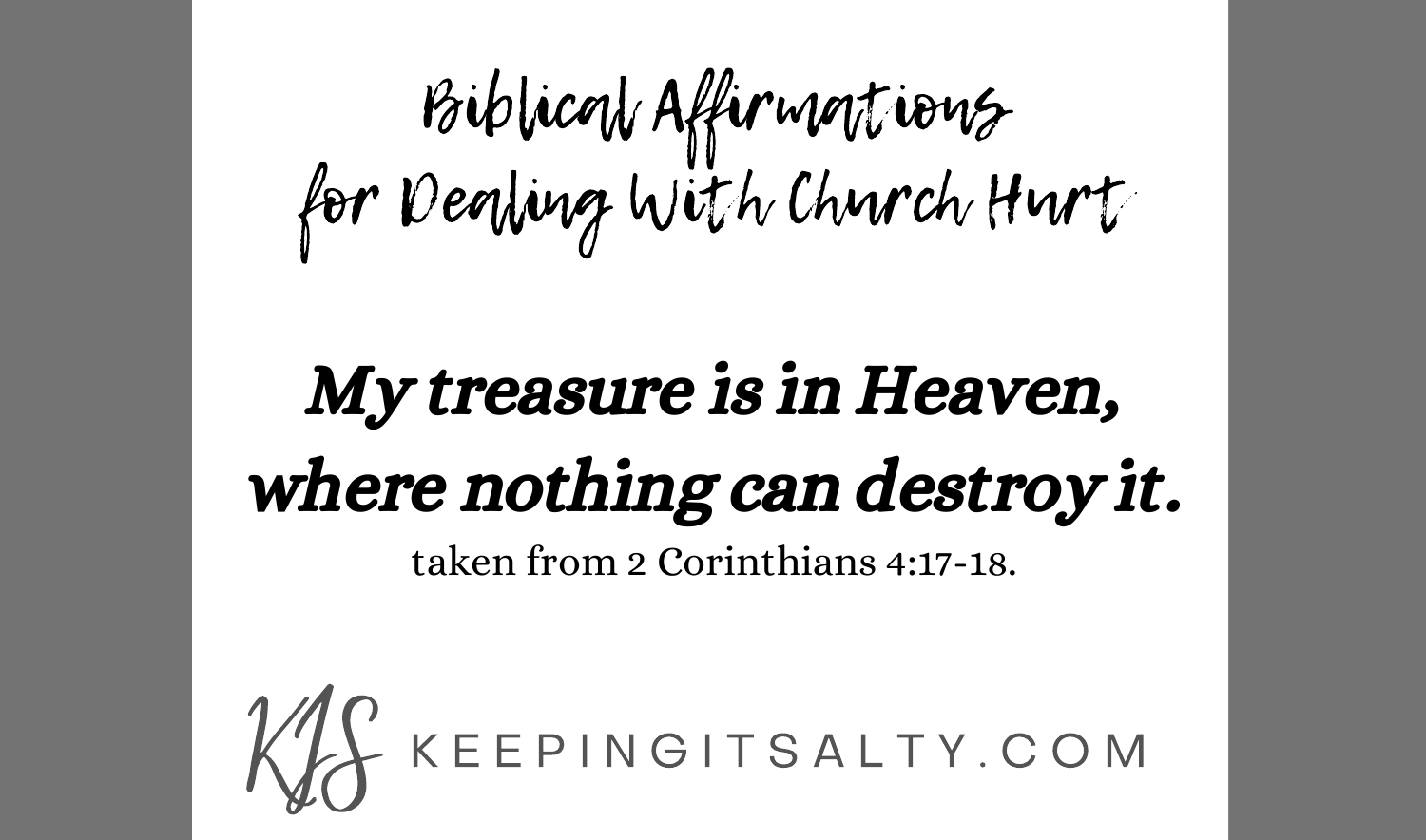Biblical Affirmations for Dealing With Church Hurt

## God will take care of me, no matter what.

taken from Jeremiah 17:7-8.

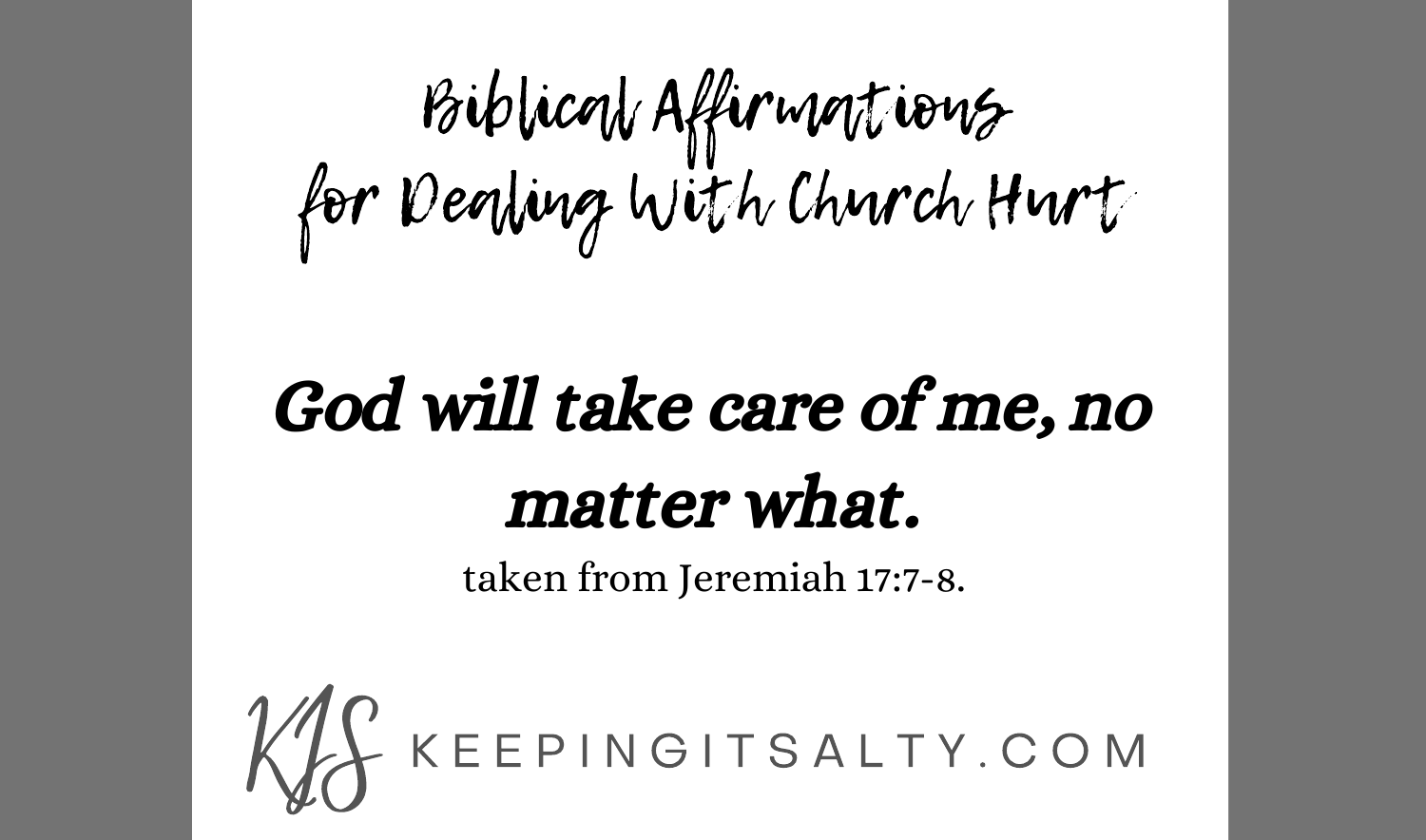Biblical Affirmations for Dealing With Church Hurt

## When healthy, Christian community can be beautiful and deeply fulfilling.

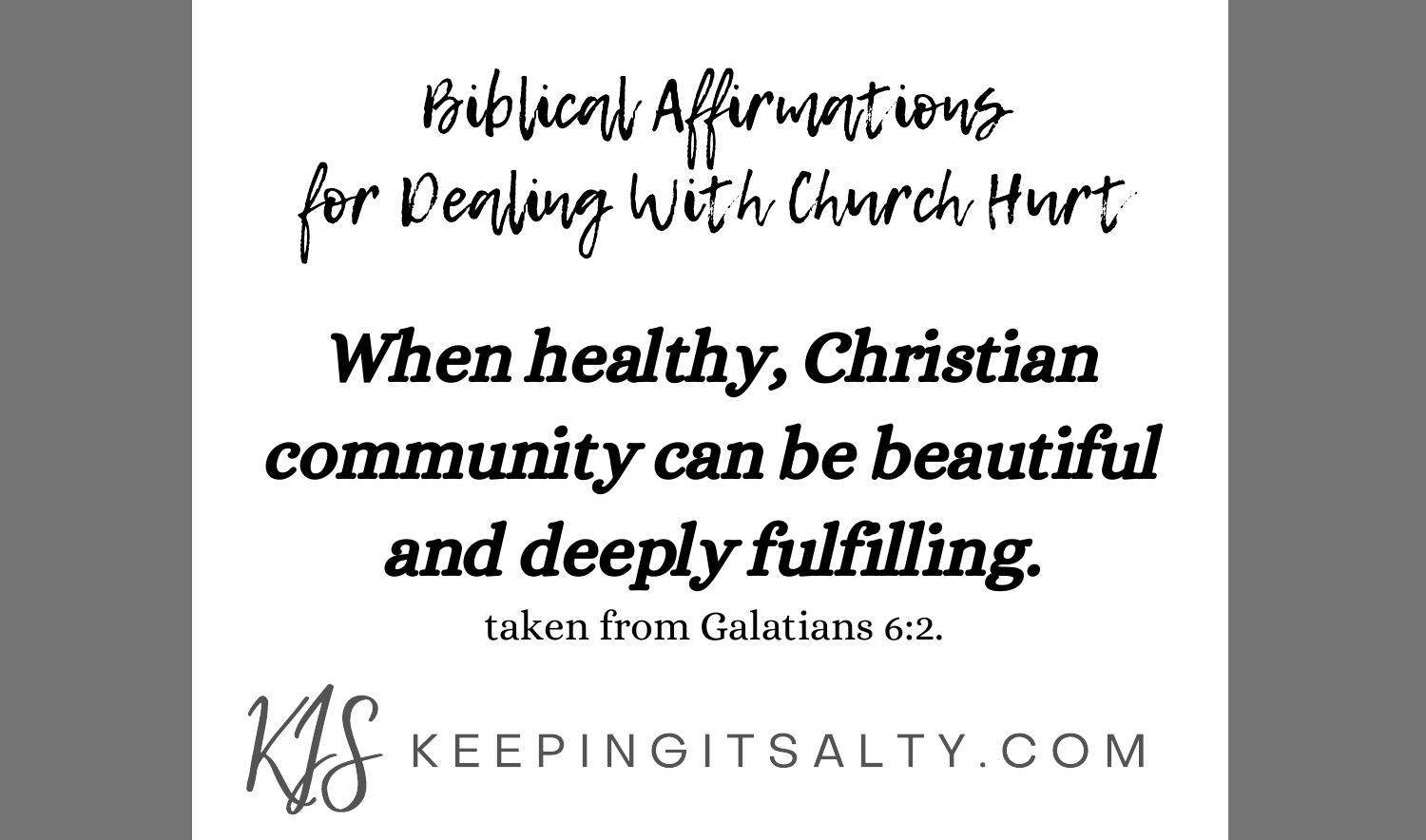Biblical Affirmations for Dealing With Church Hurt

#### There are true friends out there.

taken from Proverbs 17:17.